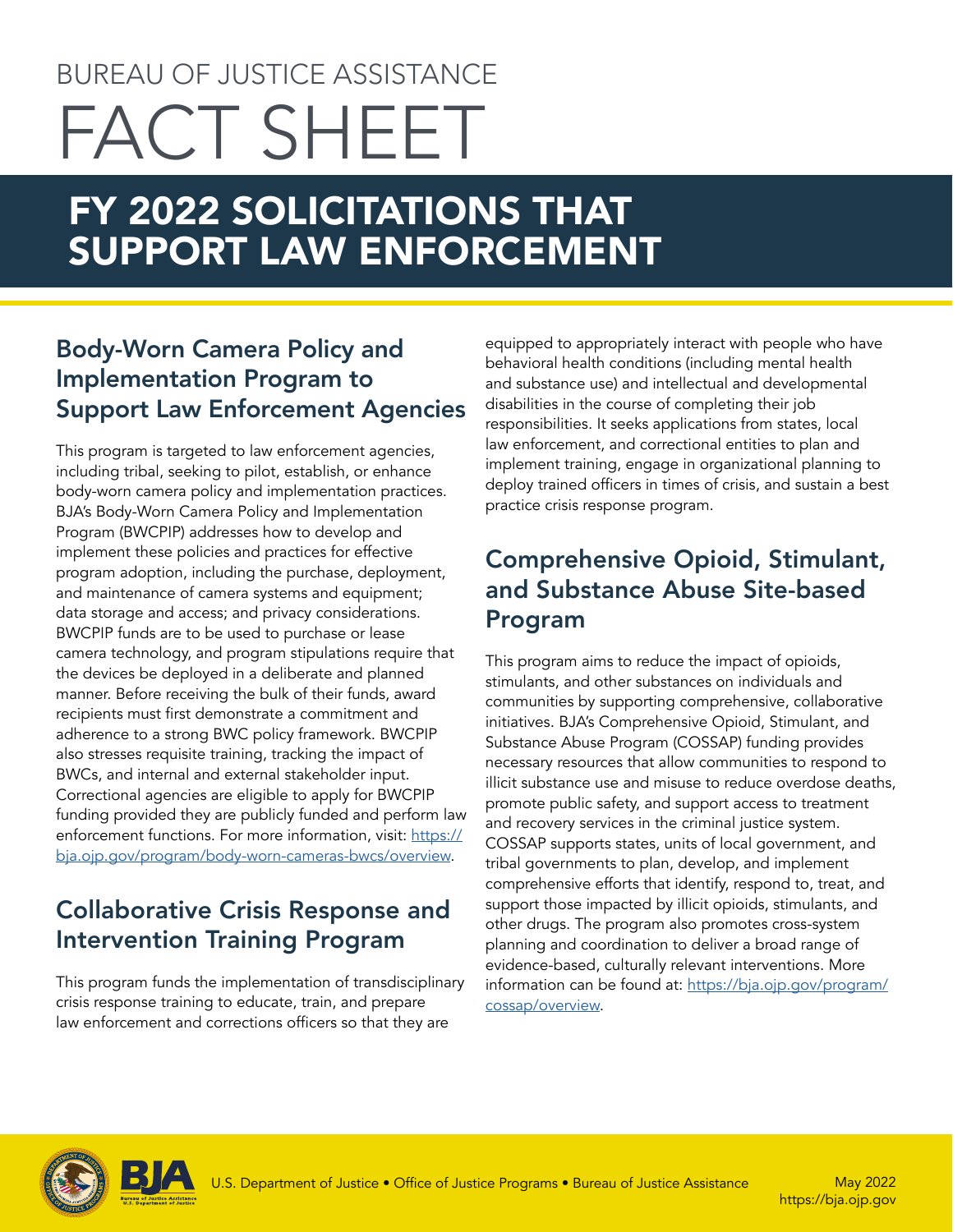# Connect and Protect: Law Enforcement Behavioral Health Response Program

This program supports law enforcement and behavioral health cross-system collaboration to improve public safety and health responses to and outcomes for individuals with mental health disorders (MHDs) or co-occurring mental health and substance use disorders (MHSUDs) who come in contact with the justice system. Focused on planning and implementing collaborative law enforcement and mental health responses such as co-responder teams, crisis intervention teams, and integrated 911 dispatch, this program supports public safety and health partnerships with social services and other organizations that will improve responses to people with MHDs and co-occurring MHSUDs.

# Edward Byrne Memorial Justice Assistance Grant Program

This is a formula grant program that is the leading federal source of criminal justice funding to states, territories, local governments, and tribes. It provides critical funding necessary to support a range of program areas such as law enforcement, prosecution, indigent defense, courts, crime prevention and education, corrections and community corrections, drug treatment and enforcement, planning, evaluation, technology improvement, crime victim and witness initiatives, mental health programs, and related law enforcement and corrections programs, including behavioral programs and crisis intervention teams. To learn more about the Edward Byrne Memorial Justice Assistance Grant Program, visit: [https://bja.ojp.gov/program/jag/](https://bja.ojp.gov/program/jag/overview) [overview](https://bja.ojp.gov/program/jag/overview). To find your State Administering Agency, visit: [https://www.ojp.gov/funding/state-administering](https://www.ojp.gov/funding/state-administering-agencies/overview)[agencies/overview](https://www.ojp.gov/funding/state-administering-agencies/overview).

# Emergency Federal Law Enforcement Assistance Program

Administered by BJA, this program assists states and/or local units of government in responding to extraordinary law enforcement emergencies by authorizing the Attorney General to grant funding to help alleviate costs, such as

overtime, incurred by law enforcement in response to a law enforcement emergency situation. By restricting applicability only to emergency situations in which state and local resources have been completely exhausted or are inadequate to deal with them, Congress limited which law enforcement emergencies are eligible. If a law enforcement emergency arises, a state may apply for assistance on behalf of itself or units of local government. The submission must be in writing by the State Administering Agency (SAA) Edward Byrne Memorial Justice Assistance Grant contact. To find your SAA, visit: [https://www.ojp.gov/funding/state-administering](https://www.ojp.gov/funding/state-administering-agencies/overview)[agencies/overview.](https://www.ojp.gov/funding/state-administering-agencies/overview) Detailed information about the program may be found at 34 U.S.C. §§ 50101-50112: [https://uscode.house.gov/view.xhtml?path=/prelim@](https://uscode.house.gov/view.xhtml?path=/prelim@title34/subtitle5/chapter501&edition=prelim) [title34/subtitle5/chapter501&edition=prelim](https://uscode.house.gov/view.xhtml?path=/prelim@title34/subtitle5/chapter501&edition=prelim) and at 28 C.F.R. Part 65: [https://www.ecfr.gov/current/title-28/](https://www.ecfr.gov/current/title-28/chapter-I/part-65?toc=1) [chapter-I/part-65?toc=1](https://www.ecfr.gov/current/title-28/chapter-I/part-65?toc=1).

### Emmett Till Cold Case Investigations and Prosecution Program

Launched in FY 2020, this program supports efforts by state, local, and tribal law enforcement and prosecution agencies, working with their partners, in the investigation and prosecution of unsolved cold case homicides suspected of having been racially motivated. The program also includes support for victims' families and stakeholders impacted by these cases. Funds are limited to address incidents that occurred no later than December 31, 1979. Agencies are encouraged to work with their federal partners to pursue these cases and coordinate the review of case files and evidence related to potential cases, consistent with other activities under the Emmett Till Act. For more information, visit: [https://bja.ojp.gov/program/](https://bja.ojp.gov/program/emmett-till-cold-case-investigations-program/overview) [emmett-till-cold-case-investigations-program/overview.](https://bja.ojp.gov/program/emmett-till-cold-case-investigations-program/overview)

# Harold Rogers Prescription Drug Monitoring Program

This program enhances the capacity of regulatory and law enforcement agencies and public health officials to collect and analyze controlled substance prescription data and other scheduled chemical products through a centralized database administered by an authorized agency. Prescription drug monitoring programs (PDMPs) help state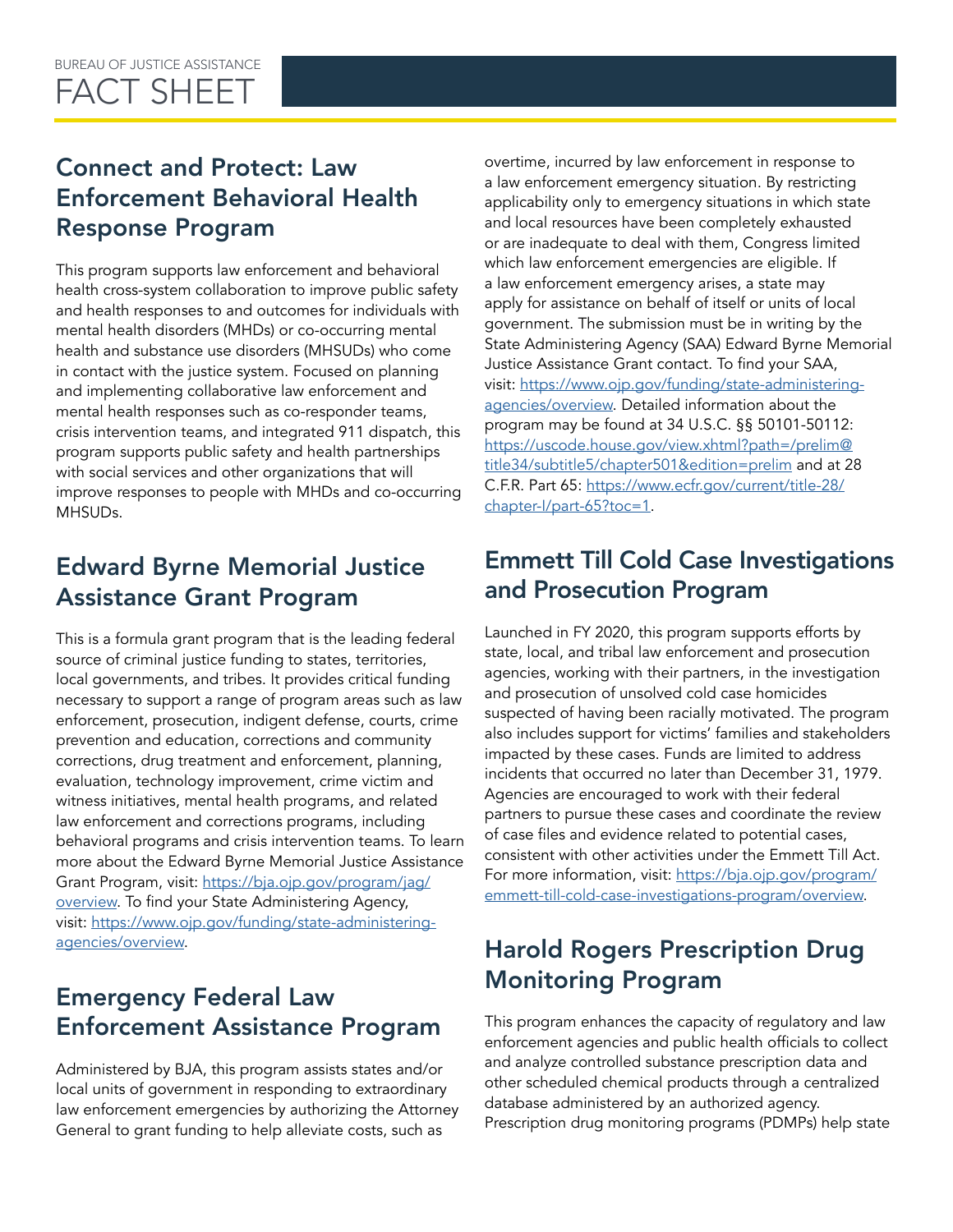and local governments to detect and prevent the diversion and abuse of pharmaceutically controlled substances such as opioids and other prescription drugs.

This BJA program strengthens states' and territories' ability to plan, implement, or enhance their PDMPs by accommodating local decisionmaking based on state laws and preferences, while encouraging the replication of promising practices. In addition to supporting the implementation and enhancement of PDMPs, the program supports the Administration's priority of tracking prescribing across providers and states through the integration of PDMPs with electronic health records and health information exchanges, which are essential to promoting safe and responsible prescribing, while also assuring appropriate pain care.

# Intellectual Property Enforcement Program: Protecting Public Health, Safety, and the Economy from Counterfeit Goods and Product Piracy

This program is designed to assist state, local, and tribal jurisdictions in preventing and reducing intellectual property (IP) theft and related crime. The program's goal is to improve the capacity of criminal justice systems to address IP enforcement by supporting improved prosecution, prevention, and training and technical assistance. Awards made through this program will support law enforcement agencies that have an IP enforcement task force or plan to create one. These task forces will collaborate with relevant state, local, territorial, tribal, and federal agencies, including their local U.S. Attorneys' Offices. To learn more, visit: [https://bja.ojp.gov/program/](https://bja.ojp.gov/program/intellectual-property-theft-enforcement-program-ipep/overview) [intellectual-property-theft-enforcement-program-ipep/](https://bja.ojp.gov/program/intellectual-property-theft-enforcement-program-ipep/overview) [overview](https://bja.ojp.gov/program/intellectual-property-theft-enforcement-program-ipep/overview).

# Justice and Mental Health Collaboration Program

This program supports innovative cross-system collaboration to improve responses to and outcomes for individuals with mental health disorders (MHDs) or

co-occurring mental health and substance use disorders who are in the justice system or reentering the community. The Justice and Mental Health Collaboration Program (JMHCP) also supports courts, prosecutors, and community supervision with training, technical assistance, and tools for the early identification of people with MHDs who may need behavioral health system interventions. Together with the Connect and Protect: Law Enforcement Behavioral Health Program, JMHCP promotes cross-discipline training for justice and treatment professionals, and facilitates communication, collaboration, and the delivery of support services for people with behavioral health needs. To be eligible, states, tribes, and local governments must partner with their mental health authority. To learn more, visit: [https://bja.ojp.gov/program/justice-and-mental-health](https://bja.ojp.gov/program/justice-and-mental-health-collaboration-program-jmhcp/overview)[collaboration-program-jmhcp/overview](https://bja.ojp.gov/program/justice-and-mental-health-collaboration-program-jmhcp/overview).

# Justice Counts Implementation Program

This program envisions a more fair, effective, and efficient criminal justice system by providing policymakers with actionable data to make policy and budgetary decisions. Justice Counts helps agency leaders adopt the Justice Counts metrics, make the data available, and help policy makers use them. It has supported a broad coalition to reach consensus around a set of metrics for each part of the system—law enforcement, prosecution, defense, courts, jails, prison, and community supervision. States will develop a plan to engage agencies and localities, organize their data in the Justice Counts tool, and engage policymakers to use the data. For more information, visit: <https://bja.ojp.gov/program/justice-counts/overview>.

# The Kevin and Avonte Program: Reducing Injury and Death of Missing Individuals with Dementia and Developmental Disabilities

This program supports local jurisdictions' efforts to reduce the number of deaths and injuries of individuals with forms of dementia such as Alzheimer's disease or developmental disabilities such as autism who, due to their condition, wander from safe environments. It provides funding to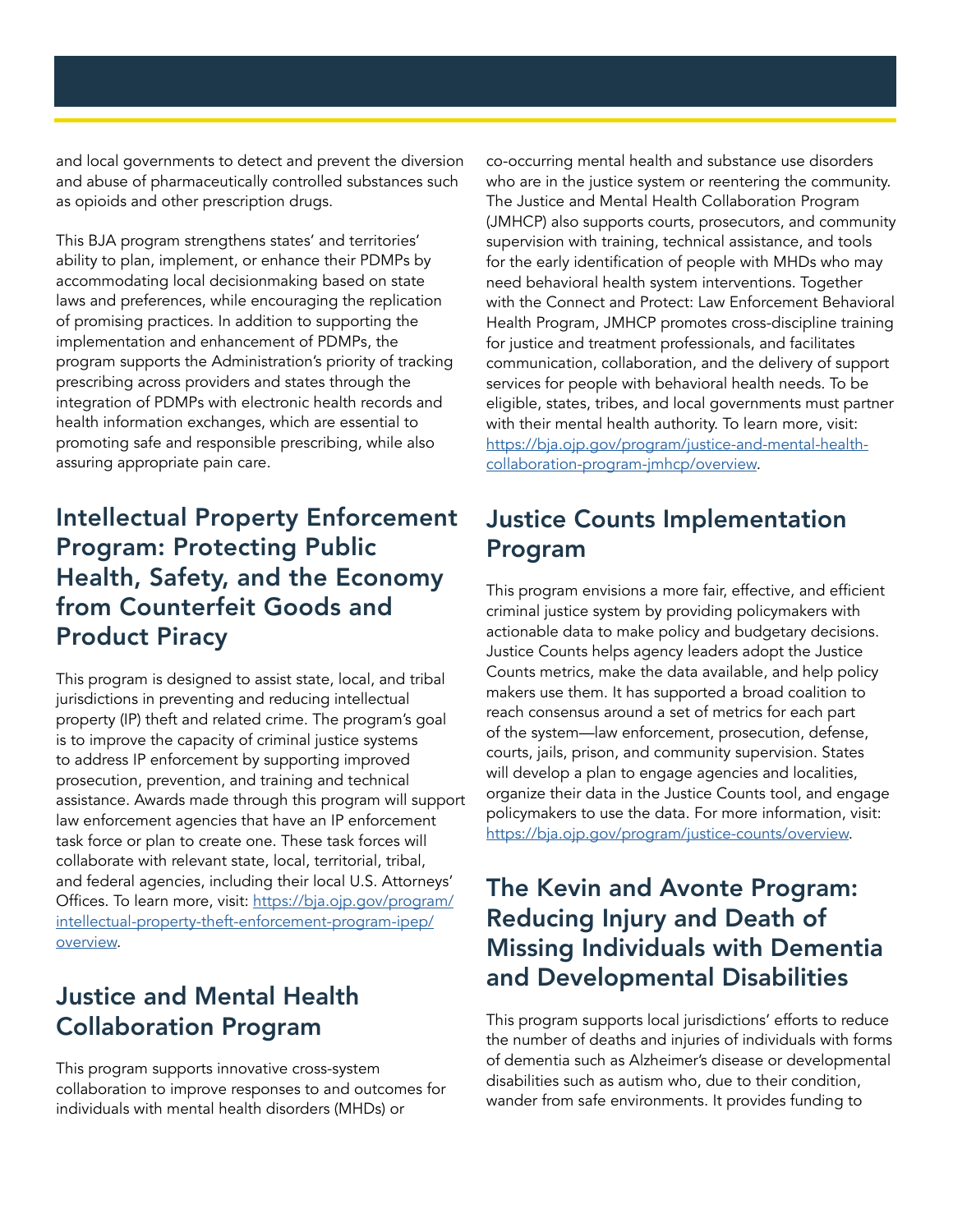#### BUREAU OF JUSTICE ASSISTANCE FACT SHEET

law enforcement and public safety agencies to implement locative technologies to track missing individuals, and it funds such agencies and partnering nonprofit organizations to develop or operate programs to prevent wandering, increase individuals' safety, and facilitate rescues.

# Law Enforcement National Initiatives to Improve Public Safety, Enhance Operations via Training, Recruitment and Retention and Building Community Trust

The purpose of this program is to fund five national inscope training and technical assistance (TTA) providers to create and implement TTA programs to assist local jurisdictions in the development of violence reduction strategies, training of law enforcement officers, and implementation of ethical technological strategies to reduce violent crime, train law enforcement, and enhance community trust. Specifically, the program seeks applications for funding to (1) work collaboratively to develop National Public Safety Partnership (PSP) TTA services and support their delivery to better address participating cities' chronic violent crime problems; (2) support the PSP infrastructure through the coordination of PSP meetings, development and delivery of courses for the PSP virtual academy, maintenance of PSP dashboards, website and online clearinghouse, as well as coordination of PSP national and/or regional symposiums and peer-topeer exchanges; (3) conduct a comprehensive review and assessment of local and state police academy curricula and training, practices, protocols, and approaches; (4) support local jurisdictions in developing and enhancing digital trust policies and practices when implementing information-sharing and various technology solutions; and (5) work collaboratively with historically Black colleges and universities to develop officer recruitment and retention programs and resources to increase the representation of people of color within law enforcement careers and ensure qualified officers of color are supported throughout their careers. Visit [https://bja.ojp.gov/program/national-public](https://bja.ojp.gov/program/national-public-safety-partnership/overview)[safety-partnership/overview](https://bja.ojp.gov/program/national-public-safety-partnership/overview) for more information.

# Local Law Enforcement Crime Gun Intelligence Center Integration Initiative

Administered by BJA in partnership with the Bureau of Alcohol, Tobacco, Firearms, and Explosives (ATF), this initiative provides funding to state, local, and tribal government entities that are experiencing precipitous increases in gun-related violent crime. The Local Law Enforcement Crime Gun Intelligence Center (CGIC) Initiative's purpose is to support local and tribal jurisdictions' capacities to work with their ATF partners to utilize intelligence, technology, and community engagement to swiftly identify unlawfully used firearms and their sources, and effectively prosecute perpetrators engaged in violent crime. Although police departments are the primary applicants for this grant, they are required to partner with their local prosecutors who are part of the CGIC teams. Learn more at: [https://bja.ojp.gov/program/](https://bja.ojp.gov/program/local-law-enforcement-cgic-integration-initiative/overview) [local-law-enforcement-cgic-integration-initiative/overview.](https://bja.ojp.gov/program/local-law-enforcement-cgic-integration-initiative/overview)

# Matthew Shepard and James Byrd Jr. Hate Crimes Program

This program supports state, local, and tribal law enforcement and prosecution agencies and their partners in conducting outreach, educating practitioners and the public, enhancing victim reporting tools, and investigating and prosecuting hate crimes committed on the basis of a victim's perceived or actual race, color, religion, national origin, sexual orientation, gender, gender identity, or disability. For more information, visit: [https://bja.ojp.gov/](https://bja.ojp.gov/program/shepard-byrd-hate-crimes-program/overview) [program/shepard-byrd-hate-crimes-program/overview](https://bja.ojp.gov/program/shepard-byrd-hate-crimes-program/overview).

# National Sexual Assault Kit Initiative

This initiative helps law enforcement and prosecutors address the challenges associated with unsubmitted sexual assault kits (SAKs) and reduce the number of unsubmitted SAKs in their jurisdictions. The initiative provides them with the knowledge and tools to solve and reduce violent crimes associated with sexual assault while achieving the long-term goal of improving the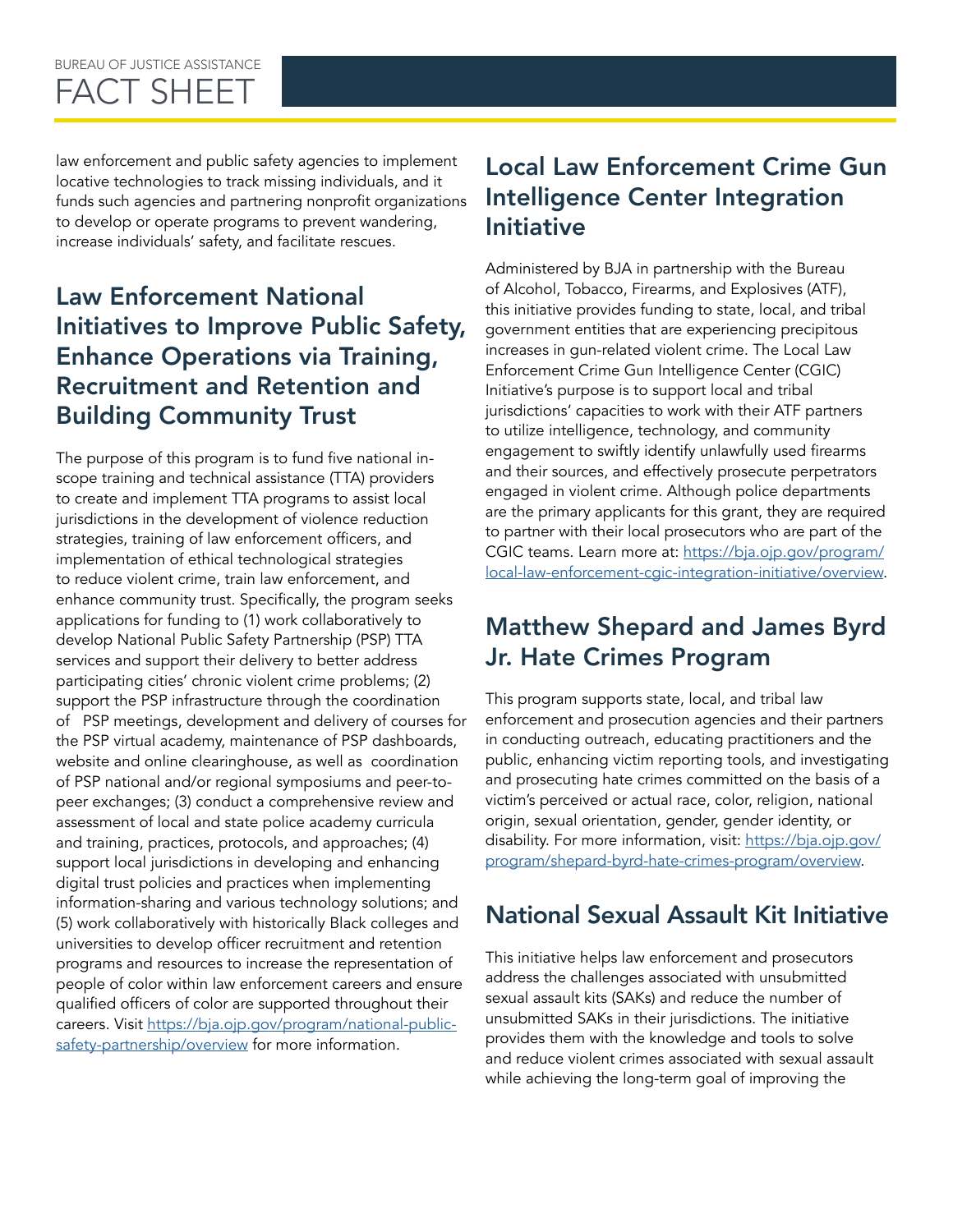criminal justice response to cases of sexual assault. Using a victim-centered approach, jurisdictions can build their capacities to inventory, test, and track SAKs and improve their investigation, prosecution, and victim engagement and support practices in addition to developing evidence and cases resulting from the testing process. The initiative also supports sites to prevent the future development of conditions that lead to large numbers of unsubmitted SAKs. To learn more, visit: [https://bja.ojp.gov/program/](https://bja.ojp.gov/program/sexual-assault-kit-initiative-saki/overview) [sexual-assault-kit-initiative-saki/overview.](https://bja.ojp.gov/program/sexual-assault-kit-initiative-saki/overview)

# Patrick Leahy Bulletproof Vest Partnership Program

The purpose of this program is to reimburse states, counties, federally recognized tribes, cities, and local jurisdictions up to 50 percent of the cost of body armor vests purchased for law enforcement officers. Since 1999, over 13,000 jurisdictions have participated in the Patrick Leahy Bulletproof Vest Partnership (BVP) Program, with a total of \$522 million spent in federal funds for the purchase of over one million vests. From FY 2015 through FY 2020, protective vests were directly attributable to saving the lives of at least 224 law enforcement and corrections officers (based on data collected by the Office of Justice Programs). Thirty-eight of those vests were purchased, in part, with BVP funds. For more information, visit: [https://](https://bja.ojp.gov/program/patrick-leahy-bulletproof-vest-partnership-bvp-program/overview) [bja.ojp.gov/program/patrick-leahy-bulletproof-vest](https://bja.ojp.gov/program/patrick-leahy-bulletproof-vest-partnership-bvp-program/overview)[partnership-bvp-program/overview.](https://bja.ojp.gov/program/patrick-leahy-bulletproof-vest-partnership-bvp-program/overview)

# Preventing School Violence: BJA's STOP School Violence Program

This program seeks to improve school security by providing students and teachers with the tools and training they need to recognize, respond quickly to, and prevent acts of violence, including hate crimes. Both BJA and the Office of Community Oriented Policing Services offer grants to improve security within our nation's schools and on school grounds through evidence-based programs. This program supports training school personnel and educating students to prevent student violence against others and

themselves. It also provides specialized training for school officials in responding to mental health crises, and it funds the development and operation of anonymous reporting systems for threats of school violence, including mobile telephone applications, hotlines, and websites. For more information, visit: [https://bja.ojp.gov/program/stop-school](https://bja.ojp.gov/program/stop-school-violence-program/overview)[violence-program/overview.](https://bja.ojp.gov/program/stop-school-violence-program/overview)

# Preventing Violence Against Law Enforcement Officers and Ensuring Officer Resilience and Survivability (VALOR) Initiative

This initiative seeks to improve the immediate and longterm safety, wellness, and resilience of our Nation's law enforcement officers. Through a multifaceted approach that includes delivering no-cost training, conducting research, developing and providing resources, and establishing partnerships that benefit law enforcement officers, the initiative provides our law enforcement with innovative, useful, and valuable resources and skills. Greater detail is available at: [https://bja.ojp.gov/program/](https://bja.ojp.gov/program/valor/overview) [valor/overview.](https://bja.ojp.gov/program/valor/overview)

# Project Safe Neighborhoods

Designed to create and foster safer neighborhoods through a sustained reduction in violent crime, this program's effectiveness depends upon the ongoing coordination, cooperation, and partnerships of local, state, tribal, and federal law enforcement agencies working together with the communities they serve and engaged in a unified approach led by the U.S. Attorney in all 94 districts. With Project Safe Neighborhoods, each U.S. Attorney's Office is responsible for establishing a collaborative team of federal, state, local, and tribal (where applicable) law enforcement and community partners to implement a strategic plan for investigating, prosecuting, and preventing violent crime. Further information is available at: [https://bja.ojp.gov/program/project-safe](https://bja.ojp.gov/program/project-safe-neighborhoods-psn/overview)[neighborhoods-psn/overview.](https://bja.ojp.gov/program/project-safe-neighborhoods-psn/overview)